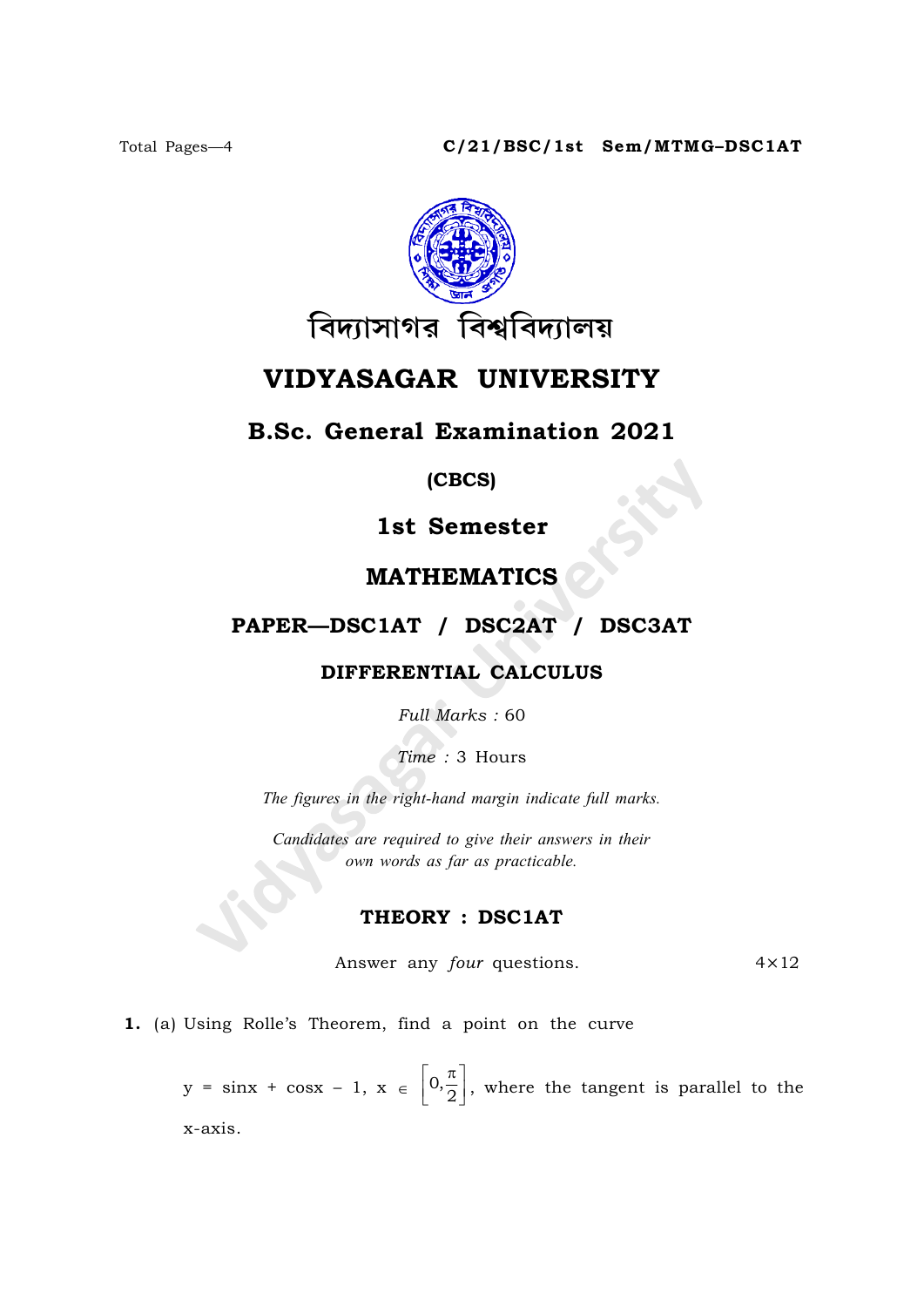- (b) Find the  $n<sup>th</sup>$  derivative of  $tan<sup>-1</sup>t$ . 6+6
- **2.** (a) Let  $f: R \to R$  be such that  $f(x+y) = f(x) + f(y)$  for all x, y in R. Show that  $f(x) = ax$ , where x is an integer and  $f(1) = a$ .
	- (b) If y = a cos (log x) + b sin (log x), x > 0 then prove that (i)  $x^2y_2 + xy_1$ + y = 0 and (ii)  $x^2y_{n+2}$  +  $(2n+1)xy_{n+1}$  +  $(n^2 + 1)y_n$  = 0. 5+7
- 3. (a) Determine whether the following function from R to R is differentiable and if differentiable find the derivative :  $f(x) = 1 - |x - 1|$ .
	- (b) Give an example of a function where it can be shown that the conditions of the Rolle's theorem are sufficient but not necessary.
	- (c) Find the Maclaurin's series for the function  $f(x) = \sin x$ . 4+4+4
- 4. (a) State and proof the Taylor's theorem with Lagrange form of remainder.
	- (b) If a and b are distinct real numbers show that there exists a real number c between a and b such that  $a^2 + ab + b^2 = 3c^2$ .
	- (c) Determine the stationary point of  $x^x$ 1  $5+3+4$
- **5.** (a) Evaluate :  $\lim_{x \to 0} \left| \frac{\sin x}{x} \right|^{5x}$ x x x 5 0  $\lim_{x\to 0} \left(\frac{\sin x}{x}\right)^{y}$ 
	- (b) If  $u = \cos^{-1}\left(\frac{x+y}{\sqrt{y}}\right)$  $x + \sqrt{y}$  $=\cos^{-1}\left(\frac{x+y}{\sqrt{y}}\right)$  $\left(\sqrt{x}+\sqrt{y}\right)$  then show that

4

$$
x^2 \frac{\partial^2 u}{\partial x^2} + 2xy \frac{\partial^2 u}{\partial x dy} + y^2 \frac{\partial^2 u}{\partial y^2} = \frac{\left(1 - \frac{1}{2} \sin^2 u\right) \cos u}{\sin u}.
$$

C/21/BSC/1st Sem/MTMG–DSC1AT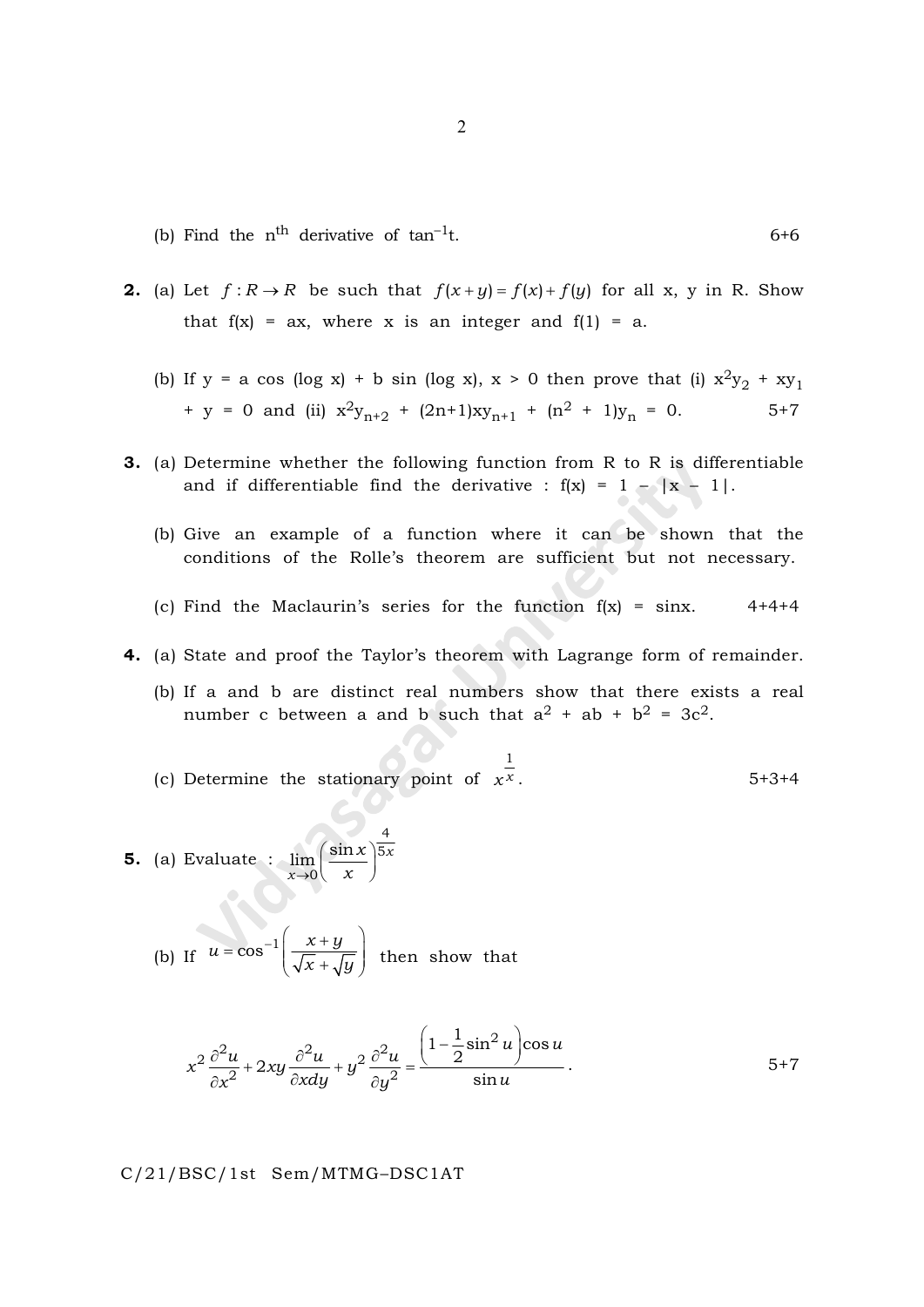**6.** (a) If  $V = ax^2 + 2hxy + by^2$  then show that

$$
\left(\frac{\partial V}{\partial x}\right)^2 \frac{\partial^2 V}{\partial y^2} - 2 \frac{\partial V}{\partial x} \frac{\partial^2 V}{\partial x \partial y} + \frac{\partial V}{\partial y} \frac{\partial^2 V}{\partial x^2} = 6(ab - h^2)V.
$$

- (b) If  $\rho_1$  and  $\rho_2$  be the radii of curvature at the end point P and D of conjugate diameters of the ellipse, prove that  $(a^2 + b^2)$  $p_1^{2/3}$  +  $p_2^{2/3}$  =  $\frac{(ab)^{2/3}}{(ab)^{2/3}}$  $\rho_1{}^{2/3} + \rho_2{}^{2/3} = \frac{(a^2 + a)^2}{a^2}$  $a^2 + b$ ab . 6+6
- **7.** (a) Verify Euler's Theorem when  $u(x, y) =$  $x(x^3 - y)$  $x^3 + y$  $3, 3$  $3^{3}$   $1^{3}$  $(x^3 - y^3)$  $\frac{1}{y^3}$ .
	- (b) Find the points on the parabola  $y^2 = 8x$  at which the radius of curvature is 125  $\frac{1}{16}$  . 6+6
- **8.** (a) If  $x\cos\alpha + y\sin\alpha = p$  be the tangent of the curve  $x^m y^n = \alpha^{m+n}$ , then prove that  $p^{m+n}m^{n}n^{m} = (m + n)^{m+n}\alpha^{m+n}\cos^{m}\alpha\sin^{n}\alpha$ .

(b) Prove, 
$$
x - \frac{x^3}{6} < \sin x < x - \frac{x^3}{6} + \frac{x^5}{120}
$$
, for all  $x > 0$ . 6+6

Answer any 
$$
six
$$
 questions.  $6 \times 2$ 

**9.** Evaluate : 
$$
\lim_{x \to \infty} \frac{1}{1 + n \sin^2 nx}.
$$

C/21/BSC/1st Sem/MTMG–DSC1AT